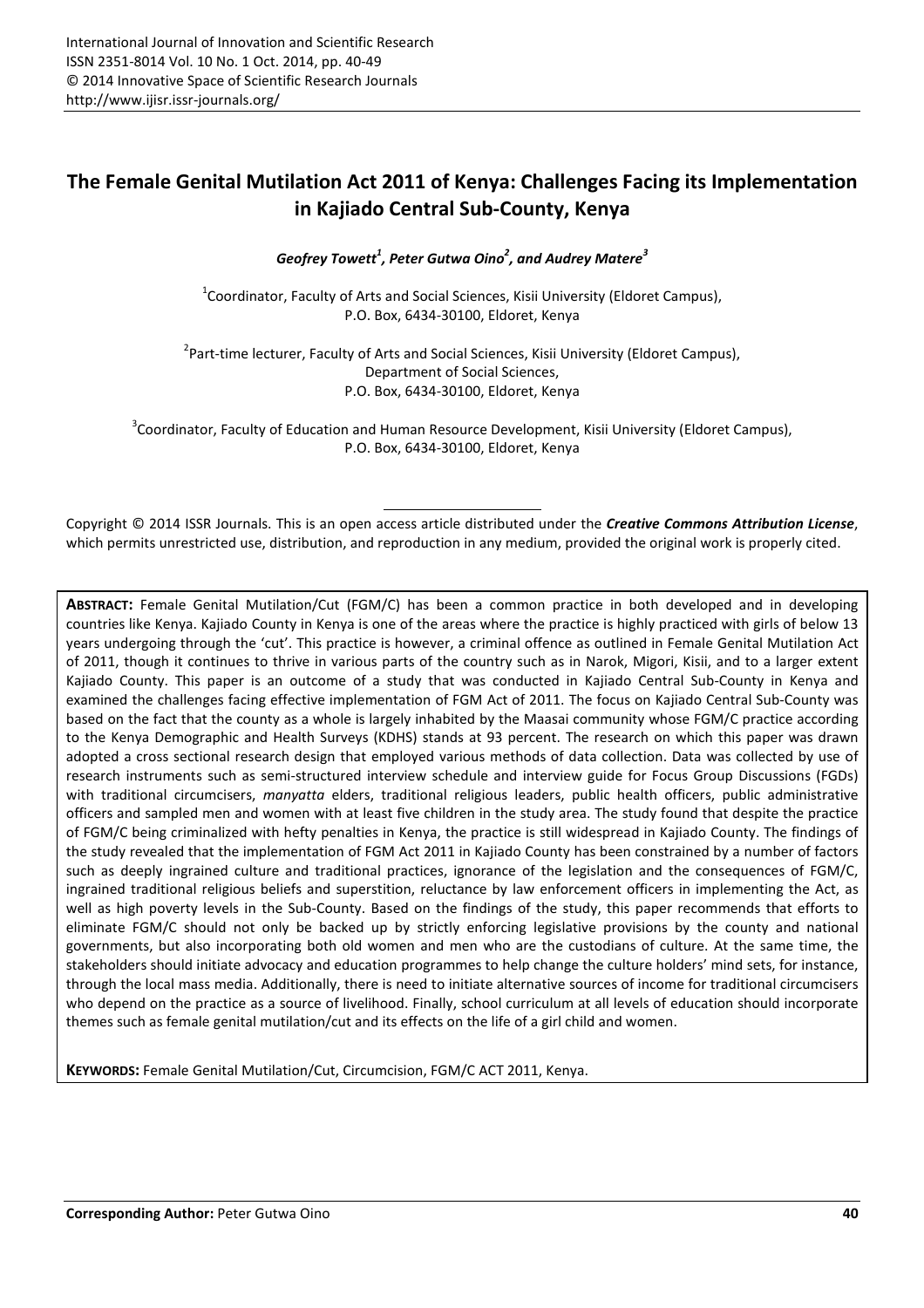#### **1 INTRODUCTION**

Female Genital Mutilation/Cut (FGM/C) is a deeply rooted historical, cultural and religious tradition that has been the subject of considerable debate over the years [1]. Female genital mutilation/cut has been practiced for over 2,500 years in several countries across the world, and most prevalently, in the African Continent, where it is seen as a component part of the African culture [2]. FGM/C is classified as a critical global health issue, which has garnered international attention because of the political ramifications of eradication efforts and its role in the subjugation of girls and women's rights. The World Health Organization (WHO) defines FGM/C as "all procedures that involve partial or total removal of the external female genitalia, or other injury to the female genital organs for non-medical reasons" [3]. In Kenya, The *Children's Act, 2001*  defines female circumcision as "the cutting and removal of part or all of the female genitalia and includes the practices of clitoridectomy, excision, infibulations or other practices involving the removal of part, or of the entire clitoris or labia minora of a female person"[4]. Female Genital Mutilation/Cut (FGM/C) is also commonly known as Female Circumcision (FC) [5], and the practice is rooted in gender inequality, ideas about limpidness, modesty and aesthetics and attempts to control women's sexuality. It is habitually instigated and accomplished by women, who see it as a source of nobility and authority [31]. Over 140 million girls and women across the globe have experienced the cut; that is in 27 countries in Sub-Saharan and North-East Africa, and to a lesser extent in Asia, and in the Middle East [6].

In Africa alone, United Nations organizations have estimated that up to three million girls are at risk of being cut annually [7]. In some countries it is practiced as early as a few days after birth, and in others as late as prior to marriage or after pregnancy. One of the notable trends in global FGM/C today is the progressive lowering of the age at which girls undergo the practice. Among communities that practice FGM/C, the procedure is a highly valued ritual, whose purpose is to mark the transition from childhood to womanhood [8]. In these traditional societies, the practice represents part of the rites of passage or initiation ceremonies intended to impart the skills and information a woman will need to fulfill her duties as a wife and a mother [9]. The practice of FGM/C is derived from varied and complex belief systems and rituals surrounding women's fertility and control of their sexuality in traditional male dominated societies. Ref [10] contends that FGM/C is used by men as a tool to exercise power and control over their women. He further asserts that men claim that female sexuality is very dangerous and has to be controlled.

The reasons given by communities that practice FGM/C varies widely but common reasons given for the practice is that it reduces the sexual desire of girls and women, promotes virginity and chastity, maintains fidelity among married women, as well as for hygienic and aesthetic reasons [11]. There are push factors that act as great incentives for families to continue the practice. In communities where it is a tradition, girls and women who do not undergo FGM/C are stigmatized and discriminated against for noncompliance with traditional norms. Stigma and discrimination may take the form of not being marriageable, as FGM/C is considered a pre-requisite for marriage in some societies that practice it. The 'bride price' (paid either in cash or in kind) is part of the marriage transaction in African societies and is generally paid by the groom's family to the family of the bride. This may not be paid if the bride has not undergone FGM/C. Moreover, family 'honour' is considered besmirched in such societies if the bride has not undergone through the 'cut' [12].

In communities that believe in ancestral worship, women are instilled with a fear of the unknown through curses and the evocation of ancestral wrath. Uncircumcised women are considered physically dirty and may be barred from such daily activities as cooking and community decision-making roles. They are considered religiously 'impure' and may not be allowed to undertake certain religious functions such as pouring of libation [13]. In the practicing communities such as Kisii and Kuria in Kenya, uncircumcised women are viewed as 'children' - even though adult - and are banned from key social functions and denied inheritance of property. Another reason FGM/C is sustained is because it provides economic incentives for the practitioners who perform the 'cuts', both in the traditional and modern societies. In some FGM/C-practicing communities, traditional practitioners are given an elevated status, wield considerable power and may resist FGM/C being stopped. Girls who undergo FGM/C are also provided with rewards, including public recognition and celebrations, gifts, the potential for marriage, respect and the ability to participate in social functions as adult women. The rewards may motivate some girls to look forward to undergoing FGM/C [14].

According to the Kenya Demographic and Health Surveys (KDHS) statistics, the overall prevalence of FGM/C has been decreasing over the last decade. In 2008/9, 27% of women had undergone FGM/C, a decline from 32% in 2003 and 38% in 1998. Older women are more likely to have undergone FGM/C than younger women, further indicating the prevalence is decreasing. However, the prevalence has remained highest among the Somali (97%), Kisii (96%), Kuria (96%) and the Maasai (93%), but relatively low among the Kikuyu, Kamba and Turkana, and rarely practiced among the Luo and Luhya (less than 1%) [15]. Female genital mutilation/cut surgeries are defined by four classifications. More precise anatomical descriptions are provided by typologies developed by WHO in 1995 and discussed below [16].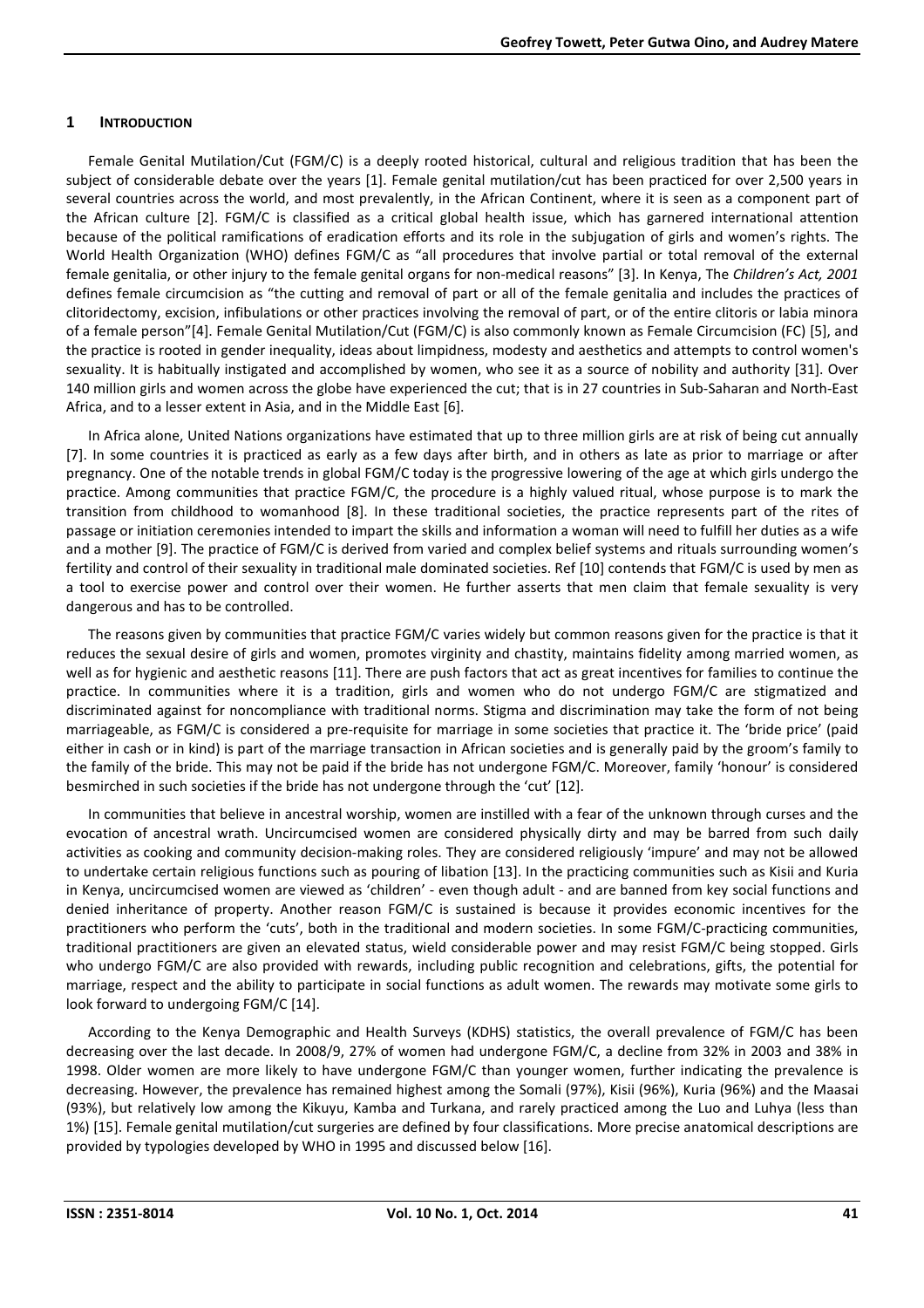**Type I:** Partial or total removal of the clitoris and/or the prepuce. In medical literature, this form of FGM/C is also referred to as *'clitoridectomy'*. A number of practicing communities also refer to it as *sunna*, which is Arabic for 'tradition'.

**Type II:** Partial or total removal of the clitoris and labia minora, with or without excision of the labia majora. The 2007 WHO definition recognizes that although this form of cutting is more extensive than Type I, there is considerable variability in the form or degree of cutting. In English, this type of cutting is often referred to as *'excision'*, although it is important to note that in French the term 'excision' generally refers to all forms of FGM/C.

**Type III**: Narrowing of the vaginal orifice by cutting and bringing together the labia minora and/or the labia minora to create a type of seal, with or without excision of the clitoris. In most instances, the cut edges of the labia are stitched together, which is referred to as *'infibulation'*. The adhesion of the labia results in near complete covering of the urethra and the vaginal orifice, which must be reopened for sexual intercourse and childbirth, a procedure known as *'defibulation'*. In some instances, this is followed by *re-infibulation*.

**Type IV:** All other harmful procedures to the female genitalia for non-medical purposes, for example: pricking, piercing, incising, scraping and cauterization. Pricking or nicking involves cutting to draw blood, but no removal of tissue and no permanent alteration of the external genitalia. This is sometimes called 'symbolic circumcision', and some communities have described it as a traditional form of FGM/C. Although symbolic circumcision is still highly controversial, it has been proposed as an alternative to more severe forms of cutting in both African and other countries where FGM/C is performed.

In Kenya, communities that practice FGM/C justifies it as a traditional rite of passage into adulthood. Among such communities include the Somali, Kisii, Kuria and the Maasai [17]. The Maasai are a semi-nomadic community located in several sub-counties in central part of Kenya and Rift Valley. They largely dominate Kajiado county comprising of Kajiado central, Kajiado south and Kajiado north constituencies, where they move around in search of pasture and water for their animals. Traditionally, the Maasai diet consists mainly of cow's milk, maize meal and meat. All of these foods are grown or reared by the Maasai, reducing their need to rely on other communities, which has in turn reduced their exposure to and influence from other cultures [18]. With such an ingrained sense of culture and tradition, it can be very difficult to persuade Maasai people to let go of traditional practices like FGM/C. Even educated Maasai men and women, who are aware of the risks FGM/C poses, practice it for fear of rejection by wider Maasai society. Regardless of how educated she may be or her high social status, an 'uncircumcised' Maasai woman is considered a 'girl child' and risks isolation from the community, as well as zero-to-nil prospects of finding a spouse within the community. The Maasai FGM/C ceremony is a large and annual community celebration for all girls who have reached adolescence during the year. During the course of the celebration, groups of girls mostly between the ages of 12 and 14 undergo FGM/C on the same day by traditional 'circumcisers' (usually experienced elderly women). Until recently, all girls undergo FGM/C procedure with the same sharp instrument (often a sharpened knife known as an "*ormurunya*"), after which a paste made from cow dung and milk fat is applied to stop bleeding [19].

The type of FGM/C commonly practiced amongst the Maasai falls under Type-1 FGM/C (clitoridectomy), which involves the removal of all or part of the clitoris. After undergoing FGM/C, the girls go into seclusion during which they are taught community secrets of marriage and their rights and duties as an accomplished woman in the Maasai community. After the end of seclusion period (determined by cultural holders-elderly women and traditional circumcisers), they then return to the community where they are considered fully grown women, capable of being married. FGM/C is as such tied into the community's sense of honour [20]. Despite the perceived socio-cultural importance of FGM/C among the Maasai, several complications have often been identified. Some of the health complications associated with FGM/C include severe bleeding, tetanus, urinary tract infections, poor urine retention, ulceration, difficult child birth, and pain during sex.

Female Genital Mutilation/Cut is recognized internationally, as a violation of the human rights of girls and women [21]. It is an act of violence that harms women and girls in many ways, limiting their potential for full development, and a major obstacle to the achievement of gender equality in both developed and developing countries. Most governments in countries where FGM/C is practiced have ratified several United Nations Conventions that make provision for the promotion and protection of the human rights of girls and women, including the elimination of FGM/C. These include: The United Nations Convention on the Elimination of All Forms of Discrimination against Women (1979), The United Nations Convention on the Rights of the Child (which protects the rights of girl children) (1989), and The International Covenant on Civil and Political Rights (1966). These Conventions, which form part of binding international law, oblige member states that are signatories to protect their nationals from harmful practices such as FGM/C [22].

In Africa, thirteen countries have responded to the problem of FGM/C by implementing legislation against it. According to 'United Nation Center for Reproductive Rights', there are 16 countries with criminal legislation against FGM/C: Benin (2003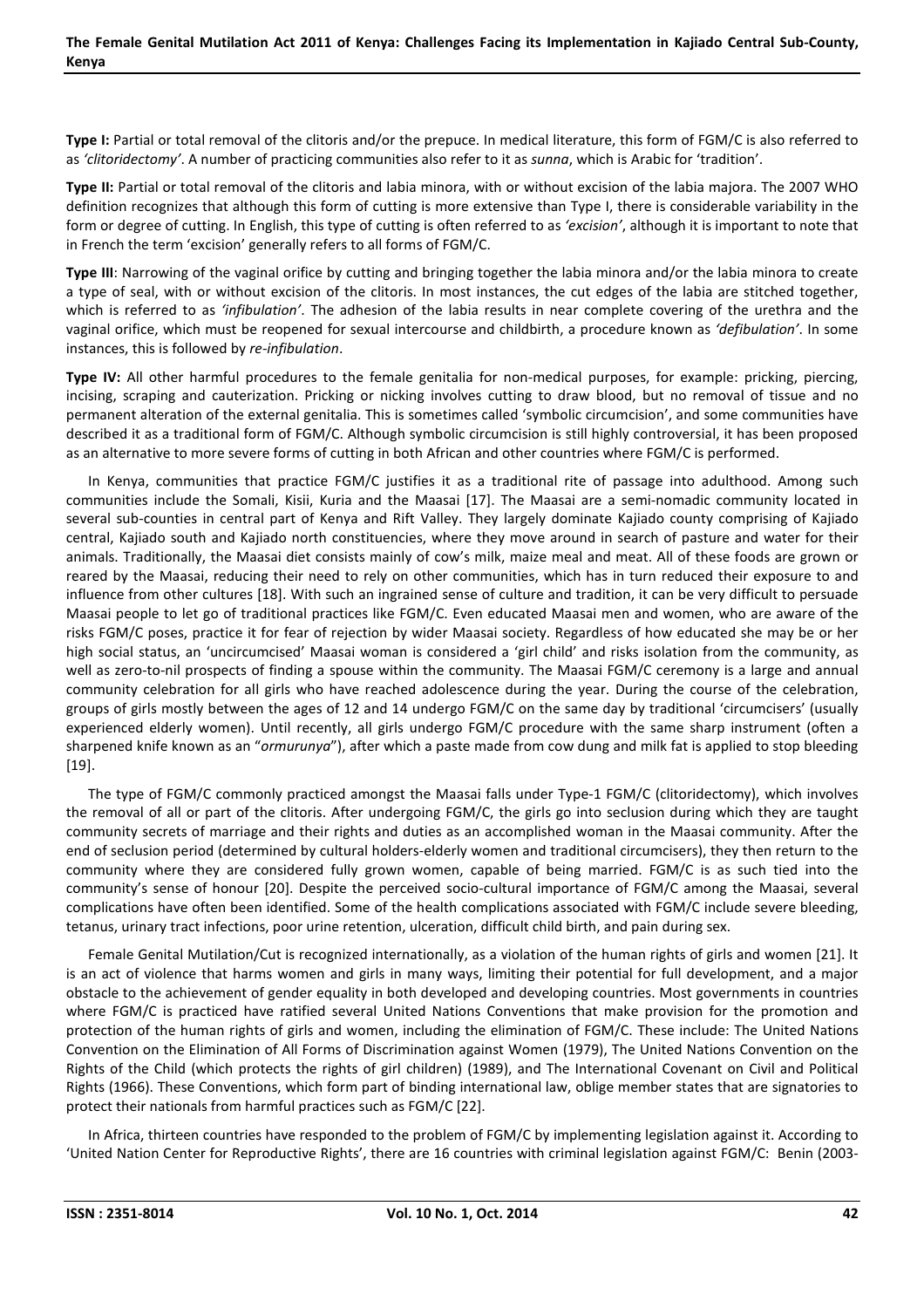the date legislation was implemented),Burkina Faso (1996), Central African Republic (1966), Chad (2003), Côte d'Ivoire (1998), Djibouti (1994), Egypt (Ministerial Decree, 1996), Ethiopia (2004), Ghana (1994), Guinea (1965), Kenya (2001 and 2011), Niger (2003), Senegal (1999), Tanzania (1998), Togo (1998), and Nigeria (1999-2002). In Mauritania, for example, the law is restricted to a ban on the practice in government health facilities and by medical practitioners. In Mauritania, the United Republic of Tanzania and some non-African countries, including Canada and the United States, FGM/C is illegal only among minors. Laws banning FGM/C at all ages have been passed in most African countries. For instance, in Burkina Faso, fines can be levied not only against practitioners of FGM/C, but also against anyone who knows that the procedure has been performed and fails to report it [23].

The Kenyan government has progressively put in place several policies to eliminate FGM/C. For instance, in 1983, the president issued a decree against FGM/C and those practicing it were required to stop the practice or face legal action. However, many communities continued the practice in secret by inviting the circumcisers to their homes without the knowledge of the authorities. Thus, although the decree demonstrated the highest level of political will to eliminate FGM/C in the country, it had limited success. Following the 1993 UN Declaration on Elimination of all Forms of Violence Against Women, Kenya developed a National Plan of Action for the Elimination of FGM/C [24]. The UN declaration required governments to commit themselves to condemn violence against women, punish offenders, and address issues surrounding gender-based violence. This sparked even more interest in Kenya in addressing FGM/C, which was further reinforced by the International Conference on Population and Development (ICPD) in Cairo in 1994 and the Fourth World Conference on Women in Beijing in 1995. Following the ICPD, Kenya developed a population policy that was known as *Sessional Paper No. 1 of 2000 on Population Policy for Sustainable Development* which advocated against FGM/C. In 2001, the government put in place the first set of laws that dealt specifically with FGM/C. *The Children's Act* that came into force in 2001 empowered the courts to punish those who facilitate or practice FGM/C [4].

While FGM/C declined somewhat in Kenya after the implementation of *The Children Act 2001*, one in four women was still being 'cut'. This led the government to introduce a more comprehensive law, the *Prohibition of Female Genital Mutilation Act* (2011), which stipulates stiffer punishments for offenders. These include a three- to seven-year prison sentence or a fine of nearly US \$6,000 for anyone practicing FGM/C. According to the Act, the offences punishable includes; aiding and abetting female genital mutilation/cut, procuring a person to perform genital female mutilation/cut in another country, use of premises to perform female genital mutilation/cut, possession of tools or equipment usable in FGM/C, failure to report commission of offence, and use of derogatory or abusive language intended to ridicule, embarrass or otherwise harm a woman for having not undergone female genital mutilation/cut, or a man for marrying or otherwise supporting a woman who has not undergone female genital mutilation/cut. A person causing death by performing FGM/C is liable to life imprisonment [25]. The policy calls on stakeholders to take concrete steps to promote the abandonment of FGM/C through legislation, public education, advocacy, media coverage, the empowerment of women, and access to reproductive health and other support services. These laws and policies are supported by the 2010 Constitution of Kenya, which reaffirms the government's commitment to protect and promote human rights and fundamental freedoms [26]. It should however be noted that despite the enactment and implementation of FGM Act of 2011 in the country as well as the 2010 new constitution, prevalence of FGM/C still remains high especially amongst the Maasai, standing at 93% (among female of 13-49 years). It is based on this background therefore, that the researchers sought to find out the challenges facing effective implementation of FGM Act of 2011 in Kajiado Central Sub-County in Kenya.

# **2 RESEARCH METHODOLOGY**

This paper is an output of a study that was conducted in Kajiado Central Sub-County in 2012. The entire Kajiado County has a population of 687,312 inhabitants and an area size of 21,292.7 km<sup>2</sup>. Kajiado County as a whole is largely occupied by the Maasai community. Kajiado Central Sub-County consists of fourteen wards and a population size of 48,800 inhabitants. It is one of the three sub-counties of Kajiado County that share common borders with Nairobi County, Machakos County and Kiambu County [27]. The focus on Kajiado Central Sub-County was based on the fact that it is largely dominated by the Maasai community known both locally and internationally because of its conservative lifestyle including their ingrained tradition and culture, and the Sub-County has experienced violent protests by pro-FGM/C campaigners against government officers and the local populace who oppose the 'cut'. The pro-FGM/C advocates have been women drawn from various wards in the Sub-County. The research on which this paper was drawn adopted a cross sectional research design. Four out of fourteen wards were randomly sampled for study and a sample size of 200 respondents was used to solicit data needed in the study. The respondents comprised of traditional circumcisers, *manyatta* elders, traditional religious leaders, public health officers, administrative officers from the sampled wards and sampled men and women with at least five children in the study area. Data was collected by means of semi-structured interviews and Focus Group Discussions with the respondents. The paper significantly revolves around the challenges facing effective implementation of FGM Act of 2011 of Kenya. This is vital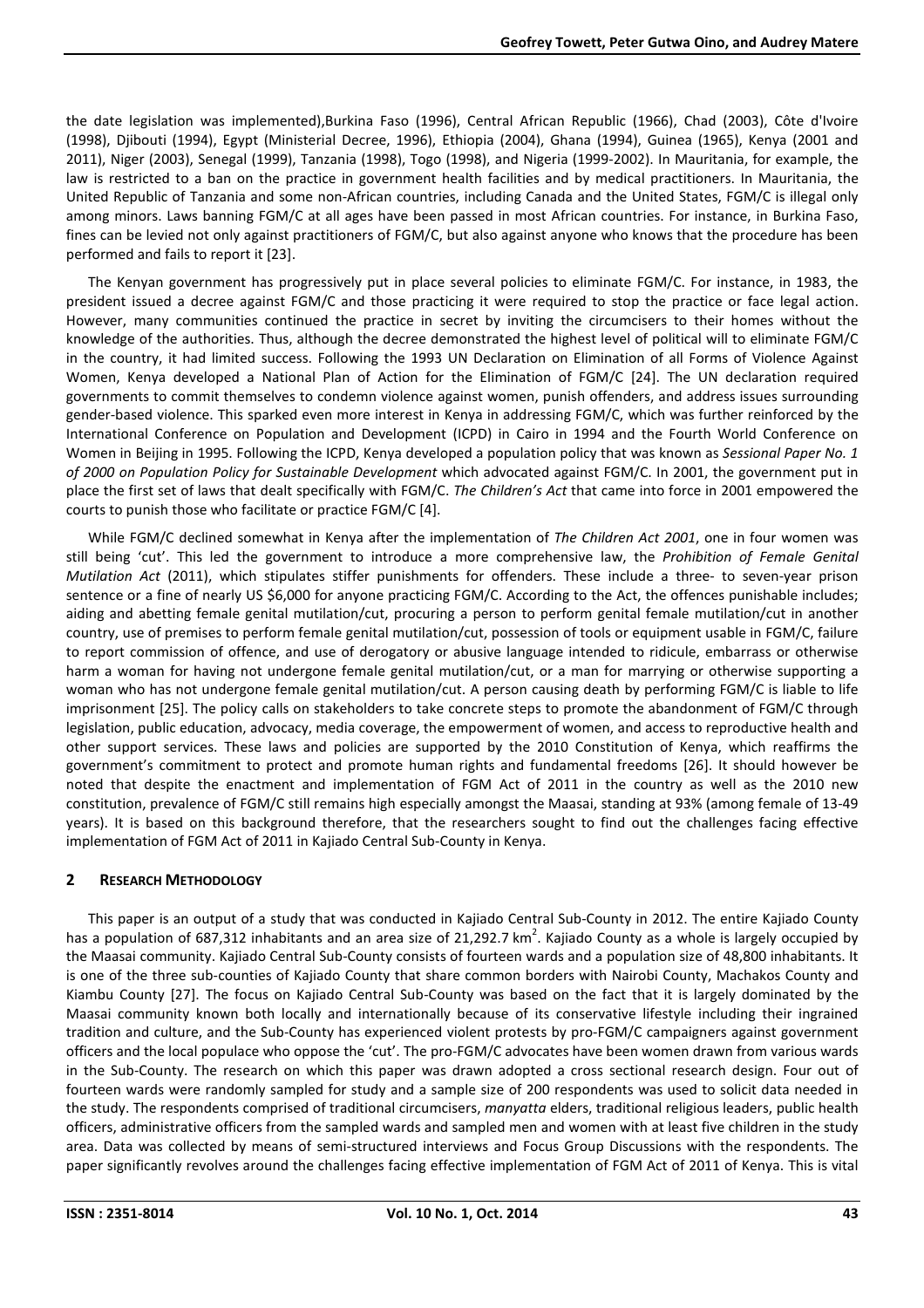in understanding how best such factors can be addressed in order to mitigate the negative consequences of the 'cut' both to the women as well as the young girls who are often subjected to the 'cut' against their will.

## **3 FINDINGS AND DISCUSSIONS**

The subsequent sections highlight the discussion of major finding of the study.

#### **3.1 CHALLENGES CONSTRAINING EFFECTIVE IMPLEMENTATION OF FGM ACT 2011**

The researcher sought to find out the challenges facing effective implementation of FGM Act of 2011 in Kajiado Central Sub-County and the findings were as indicated in Table 1.0.

| <b>Constraining Factors</b>                              | <b>Frequency</b> | Percentage (%) |
|----------------------------------------------------------|------------------|----------------|
| Deeply ingrained culture and tradition                   | 110              | 55             |
| Ignorance of the legislation and consequence of FGM/C    | 22               | 11             |
| Ingrained traditional religious beliefs and superstition | 48               | 24             |
| Reluctance by law enforcement officers                   | 12               | 6              |
| High poverty level                                       | 8                | 4              |
| <b>TOTAL</b>                                             | $S = 200$        | 100            |

| Table 1.0: Challenges Constraining Effective Implementation of FGM Act 2011 |
|-----------------------------------------------------------------------------|
|                                                                             |

The findings depicted that 110(55%) respondents attributed non-compliance to deeply ingrained culture, while 12 (6%) respondents attributed it to reluctance by law enforcement officers who are implementers of the policy. In addition, 48(24%) respondents cited ingrained traditional religious beliefs and superstition while 8(4%) attributed it to high poverty level in the region. Finally, the findings also indicated that 22(11%) respondents cited ignorance of the legislation and the consequences of FGM/C as a constraining factor to the implementation of the FGM Act 2011.

#### **3.1.1 DEEPLY INGRAINED MAASAI CULTURE AND TRADITION**

It was evident from the findings that the leading factor constraining effective implementation of the policy is a deep rooted Maasai culture and tradition regarding FGM/C. It was found out that 55% of the respondents held that the Maasai culture on marriage and ancestral relationship, regard FGM/C as a rite of passage, which demands that girls over 13 years of age must be 'officially' initiated into the society. In relation to marriageability, one of the female respondents retorted that:

Uncircumcised girls are indecent because they are promiscuous and are ever sex hungry and never have stable families. They are like cars without brakes and are absolutely, sexually uncontrollable. HIV/AIDS is never far from their doorstep. Furthermore, they can neither fetch wealth to the parents nor get a marriage partner in the community. They are just cursed….(Female, age 46 years).

It was apparent from the findings that the Maasai community believes that promiscuity in the society can largely be controlled through FGM/C. Promiscuity among girls is greatly abhorred and promiscuous women are greatly despised and disrespected by the society. In addition, family wealth is guaranteed if the daughters are given over to marriage when they are circumcised. The cultural value of FGM/C is also seen in terms of the number of cows, sheep and goats the parents get as bride price. FGM/C thus remains a strong cultural practice to be upheld at all cost among the Maasai community.

The findings further revealed that the Maasai community has a cultural belief that uncircumcised women are ever 'young girls' who can never 'grow up'. When the researcher probed one of the female respondents, she narrated that:

The Maasai celebrates FGM/C since community secrets regarding the institution of marriage are passed on to the circumcised girls. Good behavior and responsibility in marriage are passed on and thus reduces failures of responsibilities among women. Which *'moran'* in our community would like to marry an uncircumcised girl who knows nothing regarding such community secrets? (Female, Age 42 years).

It was evident from the responses given by the respondents that FGM/C plays a significant role in relation to marriage and family as a social institution and therefore, the community is greatly ingrained to the practice. Despite the efforts made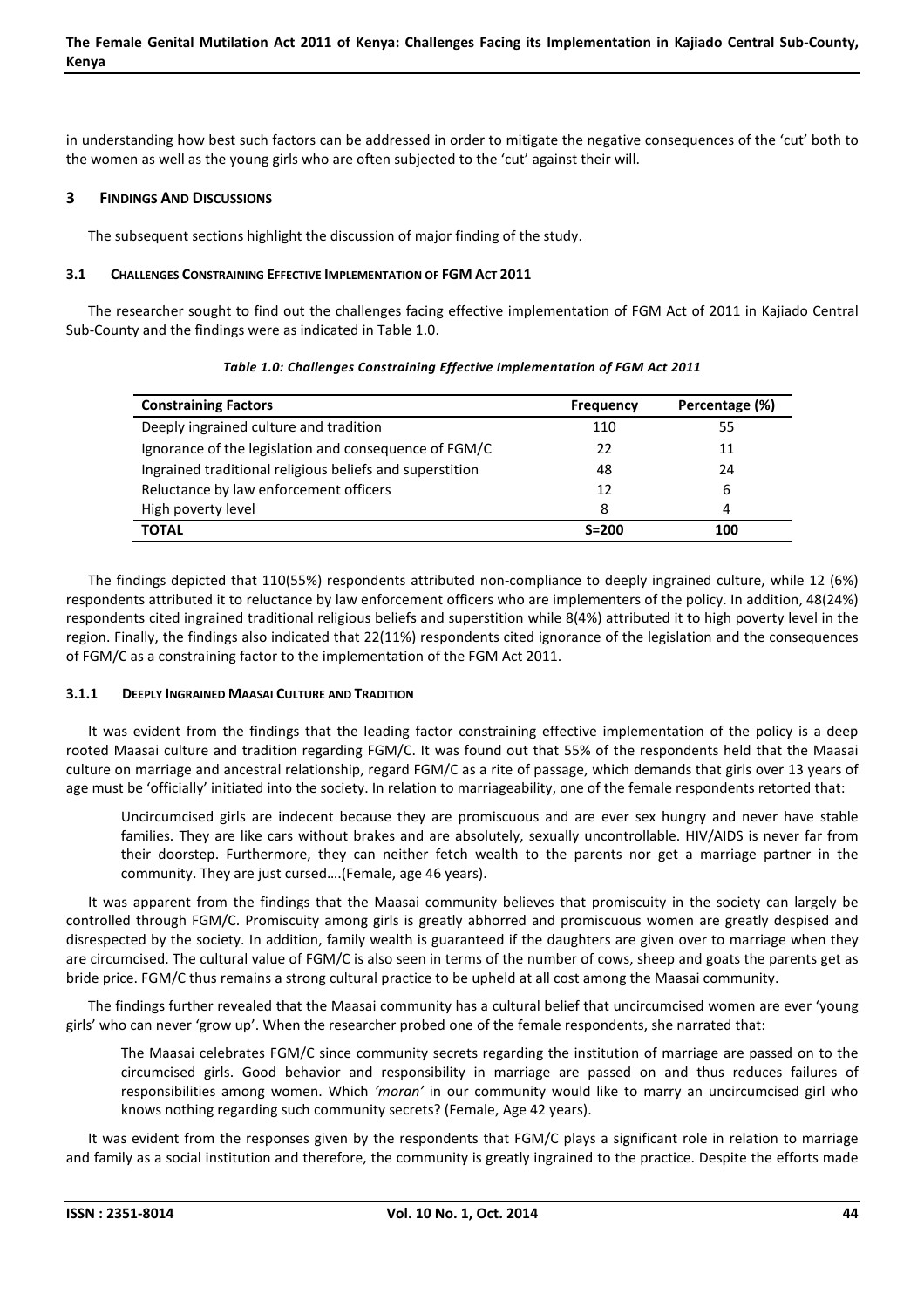by the government to implement the FGM Act of 2011, a lot of resistance from the community has been witnessed due to the perceived significant role played by FGM/C in relation to the Maasai culture and tradition.

In addition, resistance to the implementation of the FGM Act, 2011 was also based on the community principle that Maasai as a tribe identify themselves as belonging to a group whose 'ways' include 'circumcision' in contrast to other different communities. The identity of an individual as a Maasai is largely based on this rite which confirms a sense of belonging to the community. They therefore, maintained that FGM/C must be continued and any effort to stop it must be resisted at all cost because it is their cultural practice and heritage that confirms their identity. FGM/C is a hallmark of socialcultural identity that solidifies one's sense of belonging to the Maasai society [28]. The study conducted by [29] confirmed that in Gambia, respect for what was found from the grandparents was the most strongly and commonly stated reason for performing FGM/C and thus, must be upheld and respected by all people in the society.

Furthermore, one of the administrative officers argued that nomadic life among the Maasai community makes it hard to fully enforce the policy since they constantly migrate across the border to Tanzania. The public administrative officer quipped that:

It's hard apprehending perpetrators of this practice since the community migrates quite often in search of pasture and water to Tanganyika. Before the officers are mobilized, they are already past the border and they can't come back to the same place when they return. They settle elsewhere and continue with the practice and thus, transborder migration provides a safe hiding from the law…. (Male, Age 37 years).

It is evident from the findings that nomadic life as a traditional practice among the Maasai community provides a safe hide-out whenever the practice is done. Perpetrators especially traditional circumcisers and families who practice FGM/C cross the border to Tanzania to get safe haven from the law. Seasonal trans-border migration in search of water and pasture by the community in the county makes it difficult for law enforcement officers to make close follow up and apprehend those who either subject their girls to the 'cut', aid and abet female genital mutilation/cut, posses tools or equipment usable in FGM/C, or harm women or girls for having not undergone female genital mutilation/cut.

#### **3.1.2 IGNORANCE OF THE LEGISLATION AND THE CONSEQUENCES OF FGM/C**

Research findings indicated that 11 percent of the respondents attributed failure in compliance to the Act, to ignorance of the legislation as well as the consequences of FGM/C. The study established that 72% of the respondents who were largely the *manyatta* elders, traditional religious leaders and men and women sampled for the study, were illiterate and unaware of the existence of FGM/C legislation in Kenya. Although public health officers and administrative officers in charge of various locations and sub-locations in the sampled wards were fully aware of the existence of the legislation, they admitted that illiteracy and lack of awareness campaigns among the community members had largely contributed to the continued existence of FGM/C in the community. When the researchers further probed one of the female respondents regarding her knowledge on the existence and the provisions contained in the FGM Act 2011, she narrated that:

I can't read or write, leave alone understanding the content of that document. Women in our community learn much through informal means such as teachings after the 'cut'. It is surely news to hear that there is a law that prohibits our most valued rite. Nobody ever asked us our opinion before coming up with such a repressing law and is therefore, unacceptable to us…. (Female, Age 44 years)

It is evident from the above response that majority of community members were absolutely ignorant of the existence of the legislation prohibiting FGM/C. High illiteracy level and lack of awareness campaigns is a hindrance towards popularizing of the law and the efforts to eradicate the practice in the Sub-County. In addition, it is also clear that the community believed that they should have been consulted before the legislation was enacted. They largely believe that the legislation is against their customs and traditions and is not worth abiding by. According to Ref [29], legislations that are largely inconsistent with people's cultures and traditions often face a great non-compliance in both developed and developing countries. The researchers upon probing one of the female public health officers said that:

The community I come from (Maasai) still hold that FGM/C is important since it reduces complications during child birth, reduces promiscuity, contributes to cleanliness in the genital area and avoidance of diseases…..Efforts to educate them on the negative consequences have never yielded fruits since most of the elites including myself and many learned women around underwent through the cut….(Female, Age 31 years).

The response from the respondent indicated that most people in the community are absolutely ignorant of the negative consequences of FGM/C. They largely believe that FGM/C is paramount in keeping women clean, easy child birth and reduces diseases among women. This is contrary to health risk posed by FGM/C such as death due to excessive bleeding,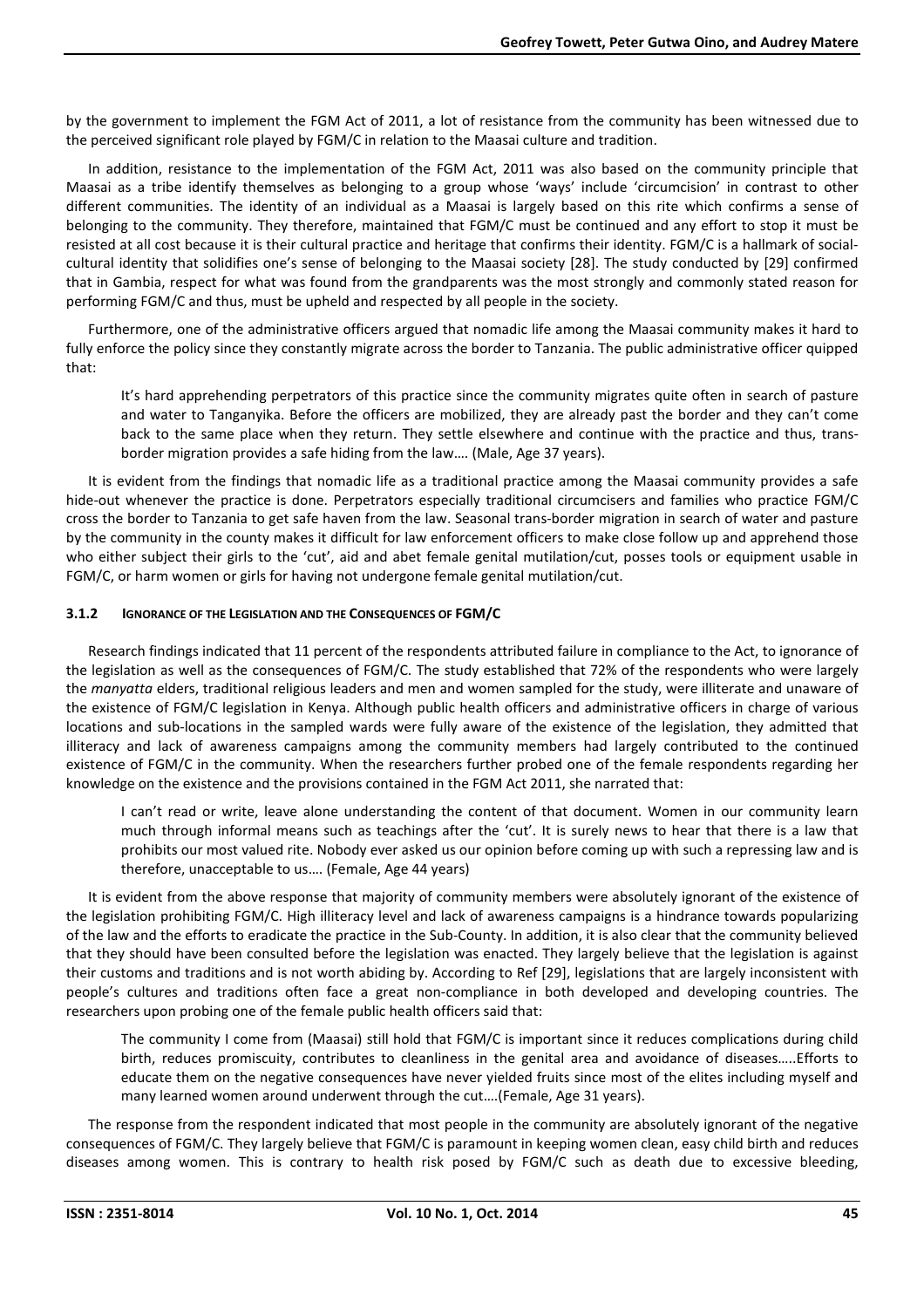hemorrhage, post-operative shock, fractures of the clavicle or dislocation of the hip joint if heavy pressure is applied to restrain the struggling girl during the operation, infection as a result of unhygienic conditions, clitoral neuroma, and calculus formation in the vagina. The fact that even the elite have undergone the 'cut' among the Maasai community as argued by the respondent, makes it difficult for them to stage anti-FGM/C campaigns in areas inhabited by the community. Those who attempt to do so are considered as rebels and traitors who are always ignored in any community gathering regardless of their socio-economic and political achievements. Ignorance of the legislation and the consequences of the 'cut' as well as the elites who have also undergone the 'cut' make it difficult for various administrative officers to implement the policy.

## **3.1.3 INGRAINED TRADITIONAL RELIGIOUS BELIEFS AND SUPERSTITION**

As indicated in Table 1.0, a total of 48(24%) respondents attributed non-compliance to the policy to ingrained traditional religious beliefs and superstition. The Maasai are monotheistic, worshipping a single deity called *Enkai*. The Maasai believe that each person is sent a guardian spirit by *Enkai* to watch them from birth to the day the person dies. The researchers established that they also believe that guardian spirit bring great blessing to all those who abide by the Maasai culture and tradition, but also bring calamities and death to those who rebel and reveals community most guarded secrets such as circumcision. One traditional religious leader (*Loonkidongi)* during the interviews remarked that:

Blessed be Enkai who brings good fortune to the faithful and destroy his enemies. Enkai value true Maasai who abide by our customs and tradition. He however, curses the rebels and traitors by bringing death to the community. He can send the red cock (lightning), to strike individuals who rebel, or death among the *morans* during cattle raids …. (Male, Age 52 years).

When the researchers further probed the religious leader, it was established that death among the Maasai is attributed to rebellion against culture and tradition and thus, appeasement must be made to calm both the ancestors as well as the guardian spirit. The researcher further established that such appeasement is done through pouring of libation and offering of sacrificial lamb by traditional religious leaders. In addition, he further argued that during both male and female circumcision, the blood that is shed calms the ancestral spirits and the guardian angel and is a sign of absolute spiritual devotion. The initiates (circumcised boys or girls) consequently takes an oath never to reveal community secrets including talking of circumcision practice in public or to the uncircumcised within and outside the Maasai community. One *manyatta* elder quipped that:

Female circumcision is our culture. Why should we be forced to abandon it when we were born into it? Abandoning our culture would be annoying our ancestors. It would bring a curse to the entire community. (Male, Age 55 years).

The study found out that the Maasai community attributes various occurrences such as disability, deaths at birth, skin diseases, lightning strikes, death during cattle raids and barrenness to abandonment of Maasai culture and traditions. For instance, deaths at birth can occur if a woman is not circumcised since the guardian spirit is angry at the mother. Circumcised women are believed to easily give birth because, through circumcision, they not only appease the ancestors and the guardian spirit through the blood they shed, but also have their birth canal prepared for birth. It was evident during the interview that those who fight against FGM/C are considered to bring bad omen and calamities to the community and must be publicly fought and cursed by elders to die a mysterious death. Such an ingrained religious beliefs and superstition has largely constrained implementation of FGM Act of 2011 in the Sub -County.

#### **3.1.4 RELUCTANCE BY LAW ENFORCEMENT OFFICERS**

According to Section 2(d), of FGM Act 2011, law enforcement officer who include police officers, members of the provincial administration, children's officers, probation officers, gender and social development officers and a cultural officers have a role to play in addressing issues related to FGM/C [31]. In relation to this research, the researchers established that six percent (6%) of all respondents believed that law enforcement officers especially the sub-chiefs and chiefs have largely been reluctant in implementing the FGM Act 2011. One respondent who was a chief to a location said that:

Law enforcement officers especially the chiefs and sub-chiefs have witnessed unprecedented hostility from the community members after trying to implement the Act. A sub-chief from my location had his house razed to the ground by hungry group of women. Other law enforcement officers including health officers have since been threatened should they ever try to rebel against the culture and tradition of their community (Male Age 59 years).

The sub-chiefs and chiefs in their respective areas of jurisdiction have faced enormous aggression and resistance in their attempt to stop the rite. It is evident from the respondent's statement that though there is goodwill to implement the Act by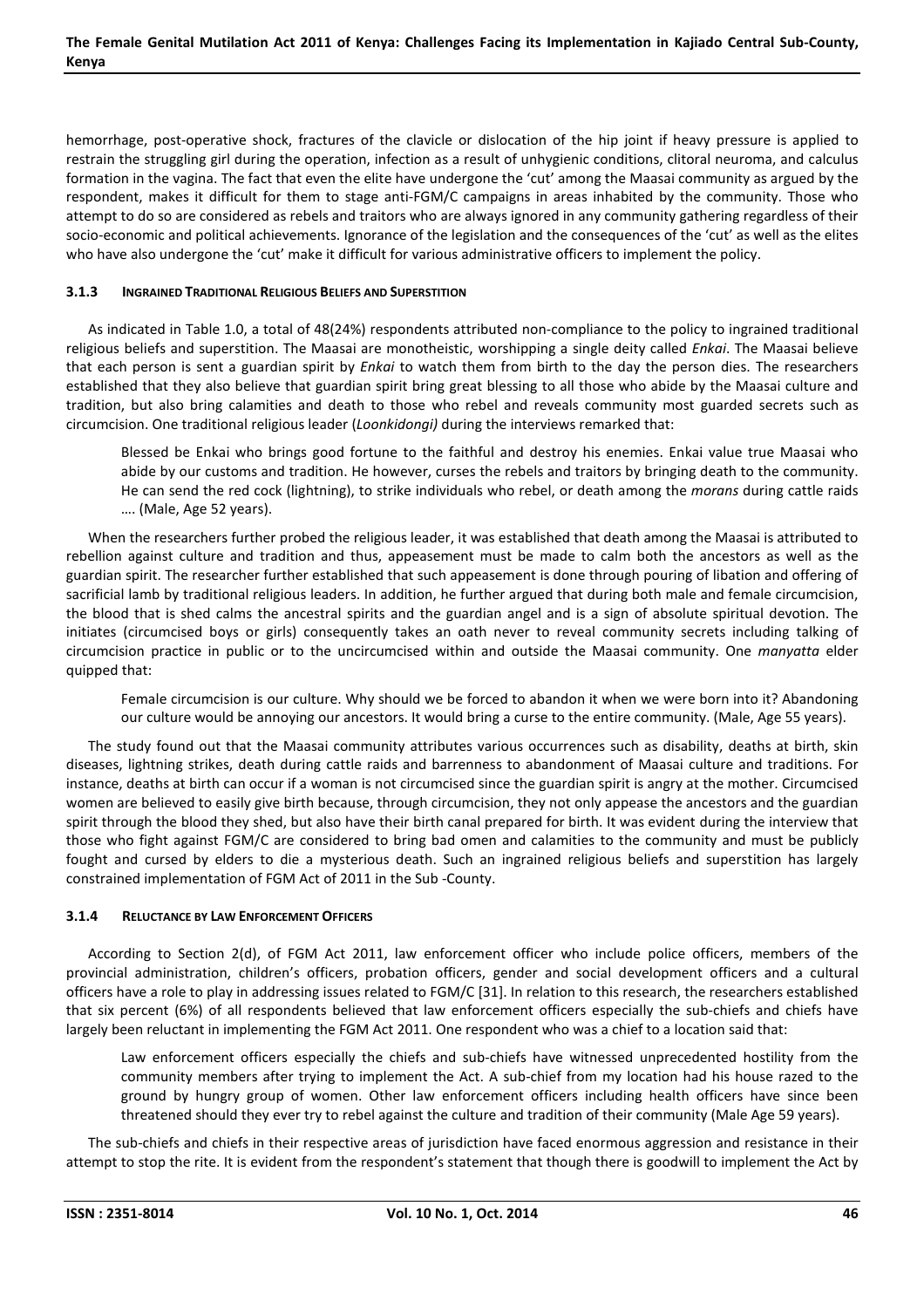the law enforcement officers, extreme resistance characterized by burning of officer's houses had prompted them to go slow in implementing the Act in their respective areas of jurisdiction. In addition, various officers such as health officers who attempted to educate the community about the consequences of the 'cut' had been considered as traitors and rebels against the community's most treasured cultural practice. Such rebellion from the community members have resulted in reluctance by the public officers in implementing the Act.

This study is augmented by various evidences from various sources including media outlets. For instance, on 3<sup>rd</sup> June 2014, the Kenyan Standard Newspaper reported a case where three journalists and a writer were seriously injured and admitted in a nearby health centre by infuriated women in Kajiado County accusing them for being at the fore front in fighting FGM/C. The newspaper reported that:

…Three journalists including a writer were injured and were treated at a nearby health centre after the demonstrators turned to them accusing them for being at the fore front in fighting FGM/C. NTV Cameraman Mr Abdalah Ngotho and Ms Christine Musa of Media Max were injured during the melee while Mr Ngotho's television Camera was damaged. As whipping went on, Media-Max's Christine opted to save herself using the Maasai dialect declaring she is circumcised and advocating for FGM/C too. Unfortunately the irate women demanded to strip her off for inspection to ascertain her truth....( Standard Newspaper,  $4<sup>th</sup>$  june, 2014 pp2).

Despite the fact that the above reportage captured aggression against journalists in the county, fight against public officials often occurs and goes unreported as such if reported, would be an embarrassment to the public officers affected. Fear of reprisal by the public officials such as the chiefs, sub-chiefs and various public health officers, has prompted them to remain silent and reluctant in making close follow up on reported cases of FGM/C. Such a move consequently, impedes efforts to eradicate FGM/C in the Sub-County.

#### **3.1.5 HIGH POVERTY LEVEL**

The study findings revealed that resistance to the implementation of FGM Act 2011 in the area was attributed to the economic gain that various stakeholders get. This was raised by four percent (4%) of the respondents in the study. Focused group discussion revealed that the key actors who mostly benefit economically from FGM/C include traditional circumcisers, traditional religious leaders, parents of the initiates and few law enforcement officers who are often bribed to keep silent on the cultural practice. It was evident from the findings that parents of the female initiates greatly value the practice since it fetches a lot of cows and goats when the initiate is finally given over to marriage. Young men who marry a circumcised woman are required to pay up to seventy cows and twenty sheep and goats as bride price consequently, bringing a lot of wealth to girl's parents. Girl child education as an investment is hardly emphasized by the Maasai community compared to the emphasis put on FGM/C. One of the village elders during a focused group discussion argued that:

Most members of the community consider their economic status based on the number of livestock they get as bride price, not on the western education that degrades African culture. Having more girls in a family means wealth in waiting since they fetch a lot of cows and goats when they are circumcised and given over to marriage (Female, Age 48 years).

The study further established that traditional circumcisers are highly revered in places where the practice is popular and entrenched in their culture. The traditional circumciser are paid their dues based on the number of initiates they 'cut ' that is, the more the initiates, the more the pay for them. Consequently, traditional circumcisers often emphasizes on the practice claiming that ancestors and guardian spirit watches over the community to punish the homes of those who abet the cultural practice from the great grandparents. Since traditional circumcisers are highly revered for fear of curse among the Maasai community, the community often follows their instructions as absolute truth. These circumcisers derive substantial income from the practice and therefore, they see the practice of FGM/C as their own means of making money and livelihood. They do everything to promote this aspect of their culture, and resist its eradication. Owing to high poverty level in Kajiado County, most members of the community especially the traditional religious leaders, circumcisers, some public officers and parents considers circumcision as both an avenue to economic gain as well as a cultural rite worth protecting. Such community gate-keepers consider that efforts to eradicate FGM/C should be resisted at all cost knowing that it constitutes a major source of economic gain.

# **4 CONCLUSION AND RECOMMENDATIONS**

From the foregoing discussions, FGM/C practice is considered out dated and criminalized in Kenya. However, it is still widely practiced in Kajiado Central Sub-County in Kajiado County. Kenya effected FGM Act of 2011 to help in eradicating the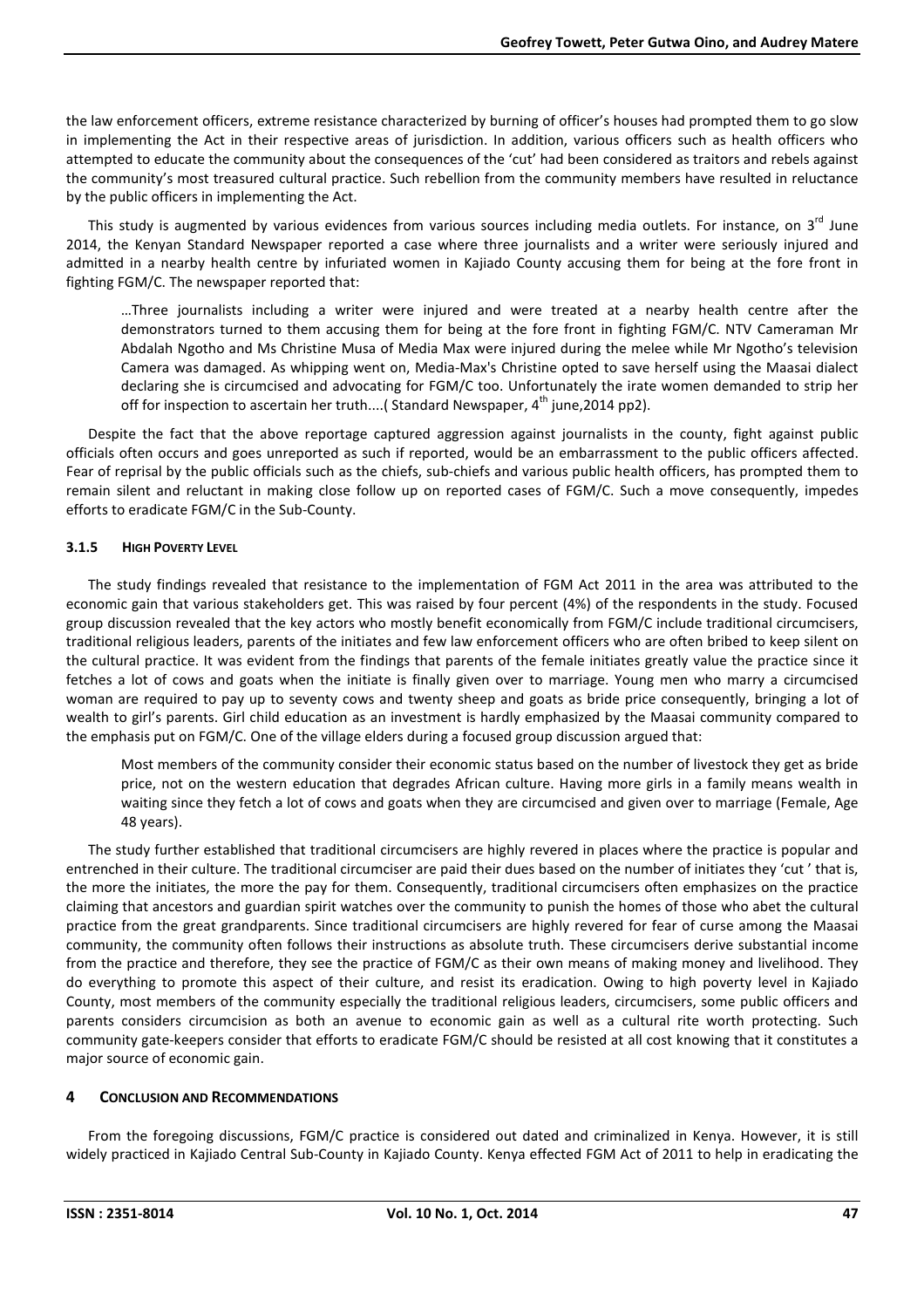practice, however, the efforts exerted have achieved little impact and largely hampered by ingrained Maasai culture and tradition, ignorance of the legislation and the consequences of FGM/C, ingrained traditional religious beliefs and superstition, reluctance by law enforcement officers in implementing the Act as well as high poverty levels in the Sub-County, which have influenced the initiators to continue with the practice as a way of generating income for themselves and their families. Based on the findings of the study, this paper recommends that efforts to eliminate FGM/C should not only be backed up by strictly enforcing legislative provisions by the county and national governments, but also incorporating both old women and men who are the custodians of culture in the Maasai community. At the same time, the stakeholders should initiate advocacy and education programmes to help change the culture holders' mind sets, for instance, through the local mass media. Additionally, there is need to initiate alternative sources of income for traditional circumcisers who depend on the practice as a source of livelihood. Finally, school curriculum, at all levels of education should incorporate themes such as female genital mutilation/cut and its effects on the life of a girl child and women.

## **REFERENCES**

- [1] Rezaee F, A. (2012). Theories on Female Genital Mutilation/cut; Department of Cultural Anthropology; Uppsala University.
- [2] Hernlund, Y. and B. Shell-Duncan (2007) *Trans-cultural Bodies: Female Genital Cutting in Global Context*. Rutgers University Press
- [3] World Health Organization, *Eliminating Female Genital Mutilation/cut: An interagency statement, WHO, UNFPA, UNICEF, UNIFEM, OHCHR, UNHCR, UNECA, UNESCO, UNDP, UNAIDS,* WHO, Geneva, 2008, <http://www.who.int/reproductivehealth/publications/FGM/C/9789241596442/en/index. html>, accessed 1 March 2013.
- [4] The *Children's Act, 2001 (Government Of Kenya)*
- [5] United Nations Children's Fund, *Coordinated Strategy to Abandon Female Genital Mutilation/cutting in One Generation: A human rights-based approach to programming*, Technical Note, UNICEF, New York, 2008.
- [6] UNICEF, (2013); Female Genital Mutilation/cutting: A statistical overview and exploration of the dynamics of change: New York.
- [7] United Nations. 2012. Advancement of Women: Report of the Third Committee: http://www.un.org/ga/search/view\_doc.asp?symbol=A%2F67%2F450
- [8] Appropriate Technology in Health (PATH), (1999). *Female Genital Circumcision in Four Districts in Kenya.* Nairobi.
- [9] Republic of Kenya, (2001).Report on Female Genital Mutilation/cut [FGM/C] or Female Genital Cutting.
- [10] Hosken, Fran.P.1993. The Hosken Report: Genital and Sexual Mutilation/cut of Females, 4<sup>th</sup> Revised Edition (Women's International Network News: Lexington, MA, 1993. New York: Oxford University Press.
- [11] Dorkenoo, E., *Cutting the Rose Female Genital Mutilation/cut: The practice and its prevention*, Minority Rights Group, London, 1994; Shell-Duncan, B., and Y. Hernlund, 'Female "Circumcision" in Africa: Dimensions of the practice and debates', *Female "Circumcision" in Africa: Culture, controversy, and change*, edited by B. Shell-Duncan and Y. Hernlund, Lynne Rienner Publishers, Boulder, CO, 2000, pp. 1-40.
- [12] Ahmadu, F., 'Rites and Wrongs: An insider/outsider reflects on power and excision', *Female "Circumcision" in Africa: Culture, controversy*, *and change*, edited by B. Shell-Duncan and Y. Hernlund, Lynne Rienner Publishers, Boulder, CO, 2000, pp. 283-312.
- [13] Hicks, E. K; (1993). *Infibulations: Female Mutilation/cut in Islamic Society.* London. Heinemann, Educational Books.
- [14] Hosken, F. (1993). *The Hosken Report: Genital and Sexual Mutilation/cut of Females.* Lexington. Woman's International Network News.
- [15] Government of Kenya (GOK). (1998). *Kenya Demographic and Health Survey (*KDHS). Nairobi. GOK.
- [16] World Health Organization,(WHO,1992). Female Circumcision; Statement of WHO, Position and Activities, Geneva, 1992.
- [17] Government of Kenya (GOK). (1998). *Kenya Demographic and Health Survey (*KDHS). Nairobi. GOK.
- [18] IRIN. 2005. FGM/C amongst the Maasai Community of Kenya Razor's Edge The Controversy of Female Genital Mutilation/cut: http://www.irinnews.org/InDepthMain.aspx?InDepthId=15&ReportId=62470
- [19] K. Arhem, T*he Maasai and the State: The Impact of Rural Development Policies on a Pastoral People in Tanzania,*  Discussion Paper No. 52 at IWGIA.
- [20] John L. Berntsen, *Maasai and lloikop: Ritual Experts and Their Followers* (1977) University of Wisconsin at Madison).
- [21] Rahman, A. and N. Toubia (2000) *Female Genital Mutilation/cut: A Guide to Laws and Policies Worldwide. Zed Books*
- [22] Rahman, A. and N. Toubia (2000) *Female Genital Mutilation/cut: A Guide to Laws and Policies Worldwide. Zed Books*